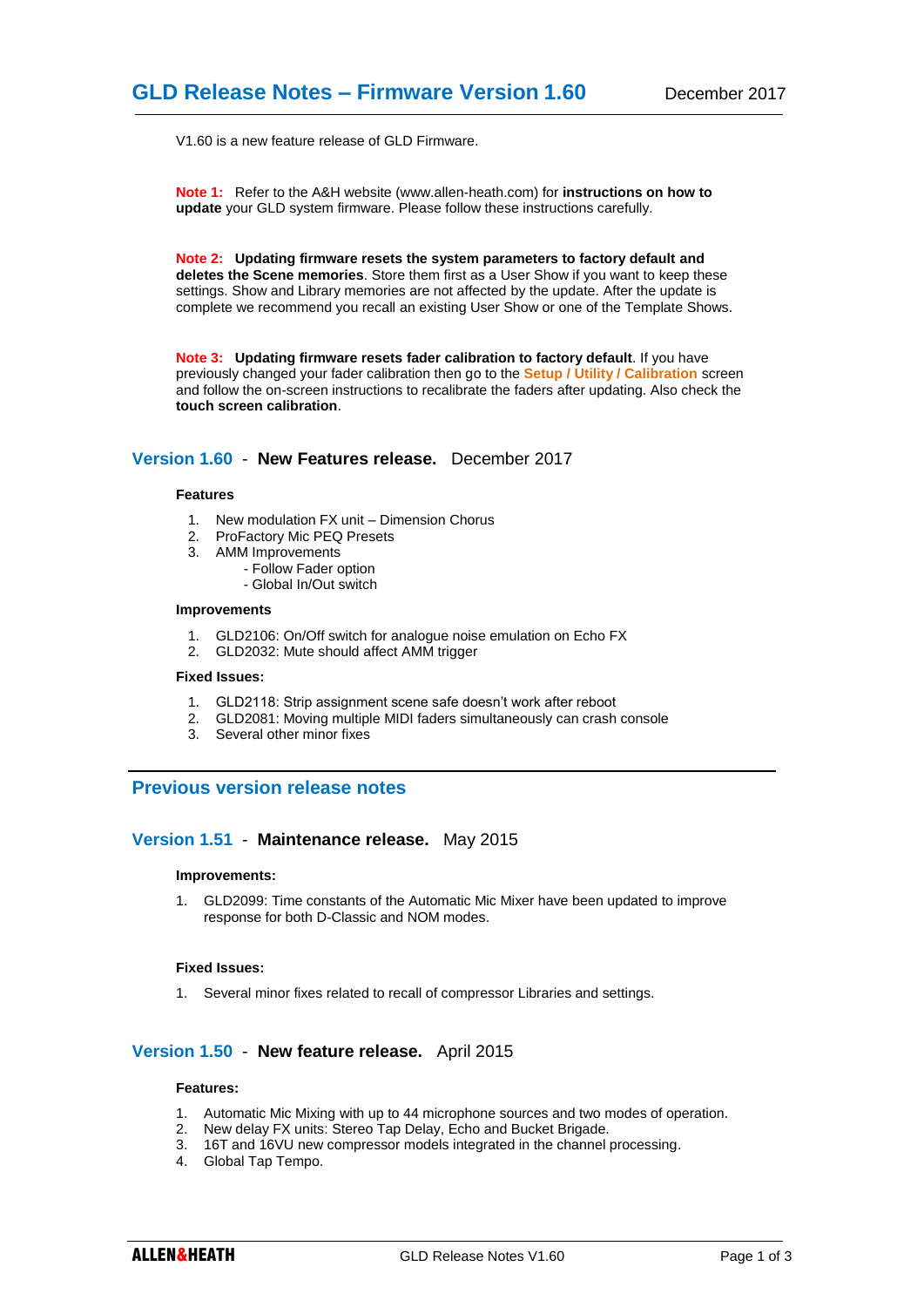#### **Fixed Issues:**

- 1. GLD1946: With a SoftKey set to Custom MIDI, a certain set of MIDI values could cause the mixer to become unresponsive.
- 2. GLD1992: In rare circumstances a Mixer Config change could cause the mixer to

# **Version 1.42** - **Maintenance release.** October 2014

# **Fixed Issues:**

- 1. GLD1826: User interface could become temporarily unresponsive.
- 2. GLD1928: Event Log page would not update to show events as they occurred.

### **Version 1.41** - **Maintenance release.** May 2014

#### **Features:**

- 1. Korean Language pack added, including Help.
- 2. Spanish Help added.
- 3. Improvements to Transient Controller.

#### **Fixed Issues:**

- 3. GLD1911: GLD could become temporarily unresponsive due to Event Log file management.
- 4. GLD1912: Insert pages did not display the new socket numbering format.
- 5. GLD1915: Removing a networked device could cause the currently selected Embedded Recall unit to change.

### **Version 1.40** - **New feature release.** February 2014

#### **Features:**

- 1. Scene crossfade added 0 to 20sec.
- 2. Other Scene recalls can be embedded in Scenes Recall delay 0 4min.
- 3. Higher order HPF Option to choose slope 12, 18 or 24dB/octave.
- 4. Dynamic EQ FX added.
- 5. Multiband Compressor FX added.
- 6. Transient Controller FX added.
- 7. MIDI Strips for remote control of DAW track functions (Mac DAW Control driver available)
- 8. SoftKeys can be assigned press and release MIDI messages.
- 9. Reset function to quickly set faders to '0' or off.
- 10. I/O screen shows if AR racks are connected.
- 11. Preamp source patch shows rack socket numbers.
- 12. Remote and OneMix apps SoftKeys added.
- 13. Remote and OneMix apps Clock and battery icons added to toolbar.

## **Fixed Issues:**

- 1. GLD1475: USB audio playback could repeat the wrong track if changed during playback.
- 2. GLD1623: Safe/Filter would not work correctly for a stereo channel feeding a stereo Aux.
- 3. GLD1634: Stereo Aux mix Pan could jump when accessing it after a reboot.